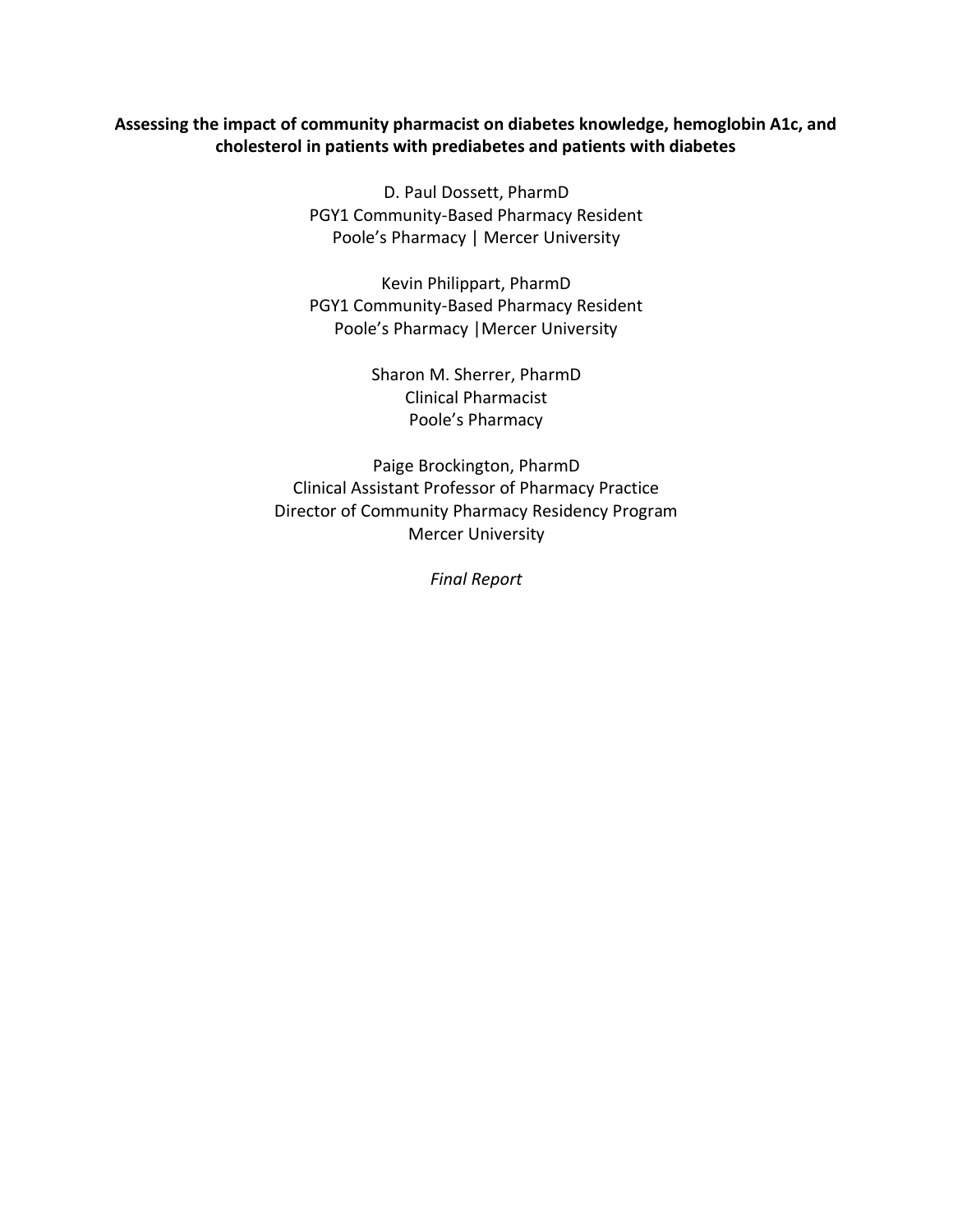### **BACKGROUND:**

The Center for Disease Control (CDC) reports crude estimates of 34.2 million people of all ages in the United States had diabetes in 2018. The CDC also reports that 7.2 million people were living with undiagnosed diabetes and estimate that 88 million people are at an increased risk of being diagnosed with diabetes in 2018.<sup>1</sup> Pharmacologic agents have been the front runner for managing this disease state; however, recently more focus has been placed on patient education about the disease state and how to live a healthy lifestyle. In a 2014 study, patients who received diabetes self-management education (DSME) had a 23.5% reduction in mean A1c.<sup>2</sup> An inpatient study showed a reduction in 30-day readmission rate from 16% to 11% of patients who had received inpatient diabetes education versus those who had not.<sup>3</sup> This reduction lowers the cost of healthcare and prompts healthcare professionals to provide chronic disease education. There have been many studies proving DSME is effective in improving Body Mass Index (BMI), waist circumference, and various lab values, there have been few studies that have evaluate diabetes knowledge retention post diabetes education.

With the role of the community pharmacist constantly advancing and patients presenting to their pharmacist an average of thirty-five times per year, the opportunity to educate patients and improve their quality of life is unique for pharmacists.<sup>4</sup> Poole's Pharmacy provides personalized diabetes education and CLIA-Waived Point of Care (POC) testing to patients at risk of developing diabetes and diabetic patients. The Diabetes Knowledge Test 2 (DKT2), recently validated by the University of Michigan, is utilized to evaluate and quantify patient knowledge.<sup>5</sup> The investigators of this study wish to evaluate the impact of pharmacist-led patient education on patient knowledge retention, hemoglobin A1c, lipid profile, and BMI.

## **PRIMARY OBJECTIVE:**

To evaluate the effect of community-based diabetes education on patient's diabetes self-care knowledge and hemoglobin A1c in patients with prediabetes and diabetes after 3 months

## **SECONDARY OBJECTIVES:**

- To evaluate the effect of community-based diabetes education on patient's diabetes self-care knowledge and hemoglobin A1c in diabetic and prediabetic patients after 6 months and 9 months
- To evaluate the impact of community-based diabetes education on cholesterol, BMI and waist circumference after 3 months, 6 months and 9 months
- To assess the length of counselling required in each intervention group
- To assess the changes in antidiabetic agents during the study and their impact on patient outcomes

## **METHODS:**

## *Study Design*

- Prospective cohort study of diabetic and prediabetic patients at Poole's Pharmacy.
- Two cohort design: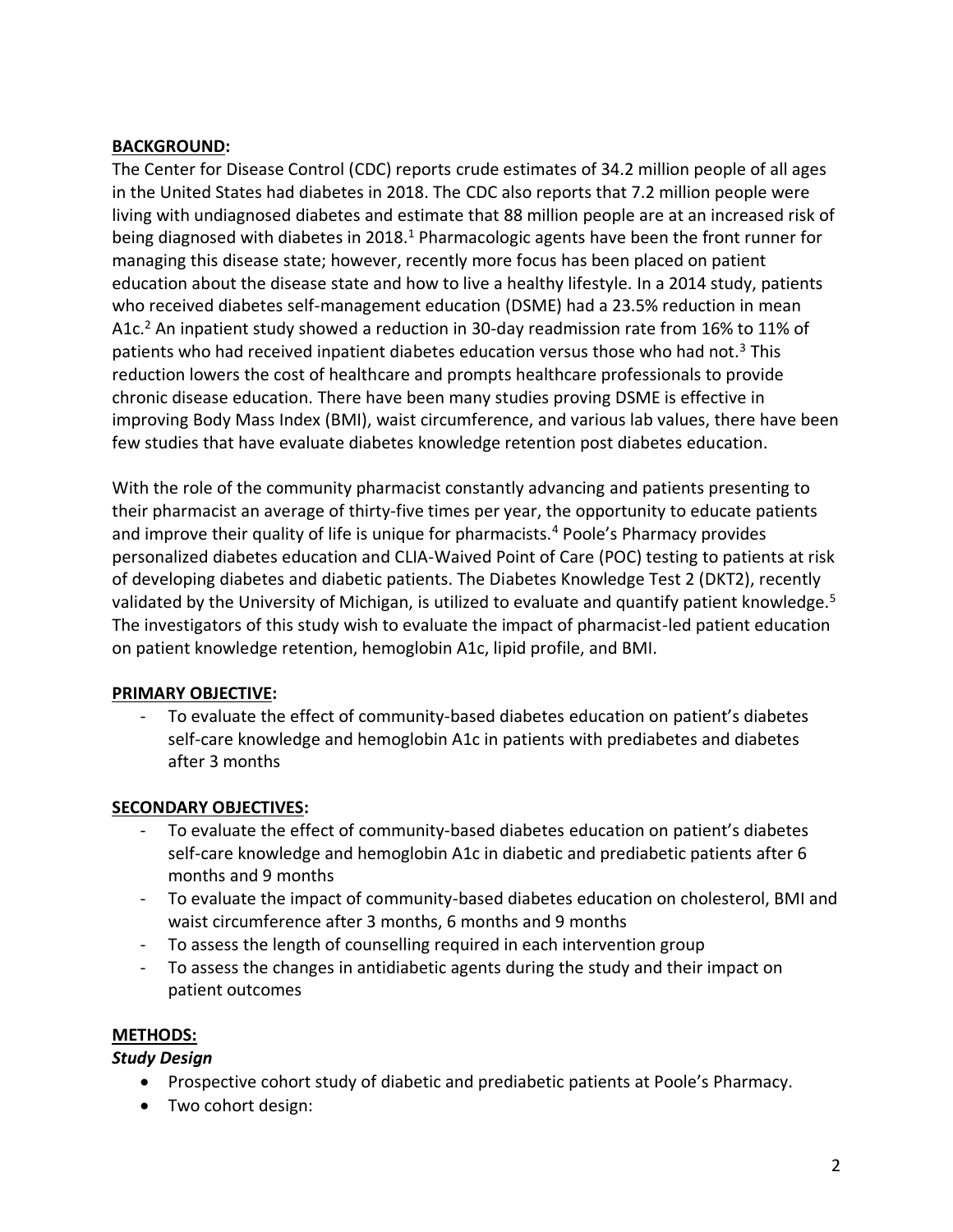- o Intervention 1: Prediabetes diagnosis
	- Defined by presence of diagnosis in the chart or diagnosis using the CDC prediabetes screening tool
- o Intervention 2: Diabetes diagnosis
	- Defined by presence of diagnosis or presence of antidiabetic agents in the MAR
- DKT2 administration at pre-education, post-education, 3 months, 6 months, and 9 months
- Date range: August 2020 June 2021
- Data Source: Quickscript ® Medication Administration Record (MAR), Dispill ® medication compliance packing system

# *Procedure*

**Day 1**: Patients will sign the informed consent document and then be tested using the DKT2 for baseline knowledge. The patient will be educated using a brief standardized education tool. Once the patient is educated, the patient will be weighed, measured, and the BMI will be calculated. Post-measurement, the patient's hemoglobin A1c and Cholesterol (TC, HDL, LDL, and TG) will be obtained using point of care (POC) testing devices. The DKT2 will be used again to assess their post-education knowledge.

**Month 3 (day 84)**: Repeat POC testing, BMI, and waist circumference measurements. Administer DKT2 and document.

**Month 6 (day 168)**: Repeat POC testing, BMI, and waist circumference measurements. Administer DKT2 and document.

**Month 9 (day 252)**: Repeat POC testing, BMI, and waist circumference measurements. Administer DKT2 and document.

**Throughout the 9 months**: adherence to statin therapy will be assessed and changes in antihyperglycemic agents will be documented.

With consent the patient's primary care physician will be notified of involvement and progress throughout the study.

# *Informed Consent*

Researchers and patients will obtain written and verbal informed consent before the patient is eligible to participate in this study.

# *Risk of Participation*

The various point of care tests requires a finger stick which may be associated with discomfort. If the patient is uncomfortable with the finger stick and blood draw required for point of care testing, the study subject may verbally withdraw at any time during testing process.

## *HIPAA*

There is a minimal risk to the privacy of patients due to the design of the study. Protected health information will only be used to identify and select patients. The data will be recorded and stored in a database that will remain accessible only to study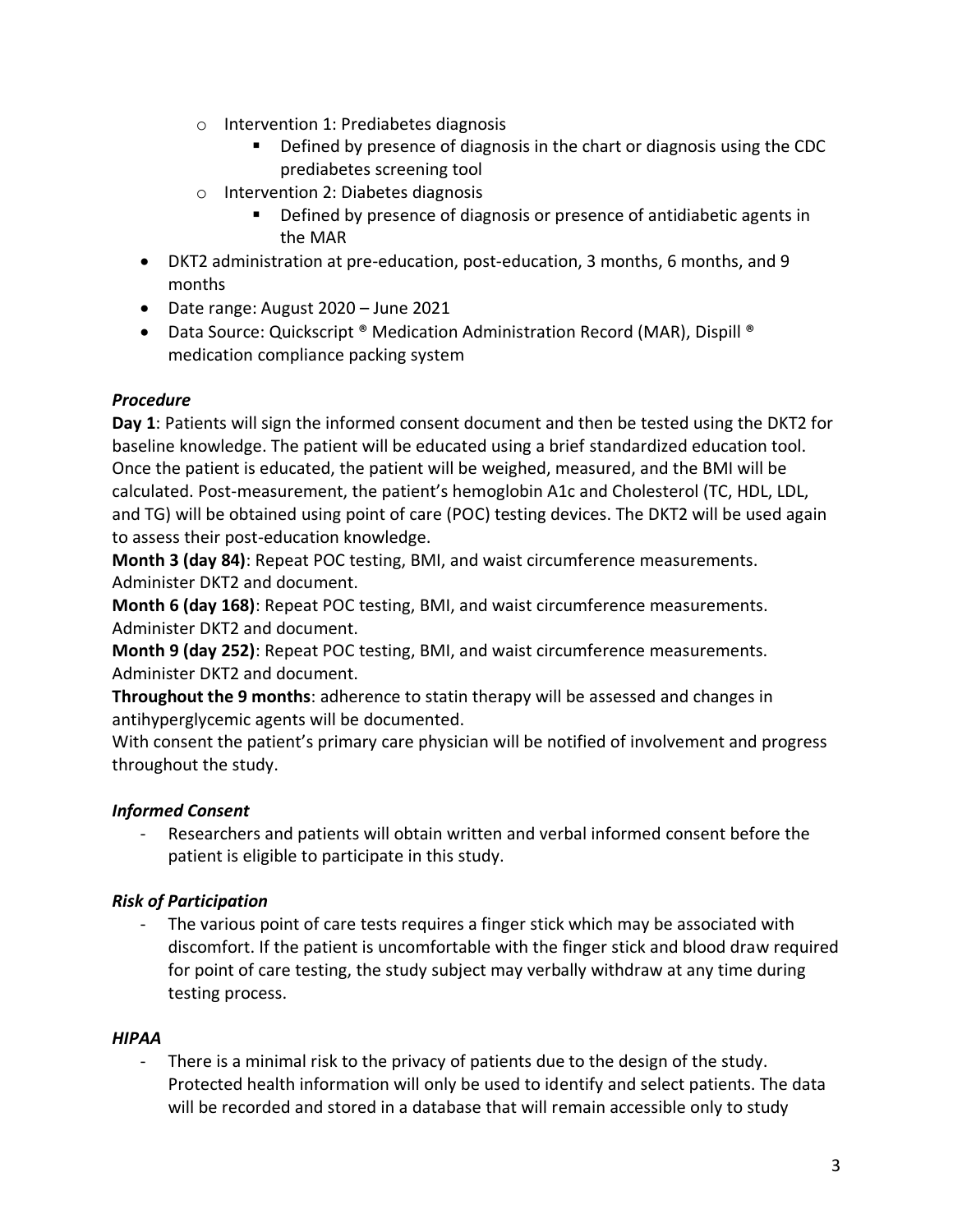personnel. Patient data will be password-protected and stored electronically. Identification of patients for this study is only possible with this waiver.

## *Benefits to Future Subjects of Science*

- Results will inform providers and patients with patient outcomes associated with pharmacist involvement in the community
- Results may provide validation for further pharmacist involvement in diabetes patient education
- Results will provide insight on the impact of diabetes education in the community pharmacy setting

## **PATIENT POPULATION:**

## *Study Subjects*

- Consenting type 2 diabetic patients and prediabetic patients who fill all of their diabetic and antihyperlipidemic medications at Poole's Pharmacy will be considered for inclusion in this study.

## *Inclusion Criteria*

- Age ≥ 18 years old
- Diagnosis of type II diabetes mellitus or
- Diagnosis of prediabetes or positive risk of prediabetes using the CDC screening test
- Patients must fill all antidiabetic and antihyperlipidemic agents at Poole's Pharmacy

## *Exclusion Criteria*

- Pregnancy
- Severe discomfort to point of care testing
- Diagnosis of type 1 diabetes mellitus
- Not able to comprehend or speak English well enough to participate in counselling

## *Sample*

- A report of diabetic patients who meet inclusion criteria and no exclusion criteria will be generated from Cost Effective, the pharmacy dispensing software. Patients without a formal type 2 diabetes diagnosis will be asked to voluntarily complete the CDC Prediabetes Screening Tool for inclusion.

## **DATA COLLECTION:**

Data will be collected using CLIA-waived Point of Care testing and chart review using the patient's MAR. Data to be collect will include the following:

- Background demographics, including age, sex, weight, and race
- Hemoglobin A1c measured at the pharmacy using A1C Now<sup>®</sup>
- Total cholesterol, HDL, LDL, Triglycerides, and Blood glucose measured at the pharmacy using the CardioChek Plus®
- Weight, waist circumference, and BMI
- Patient's diabetes knowledge using the DKT2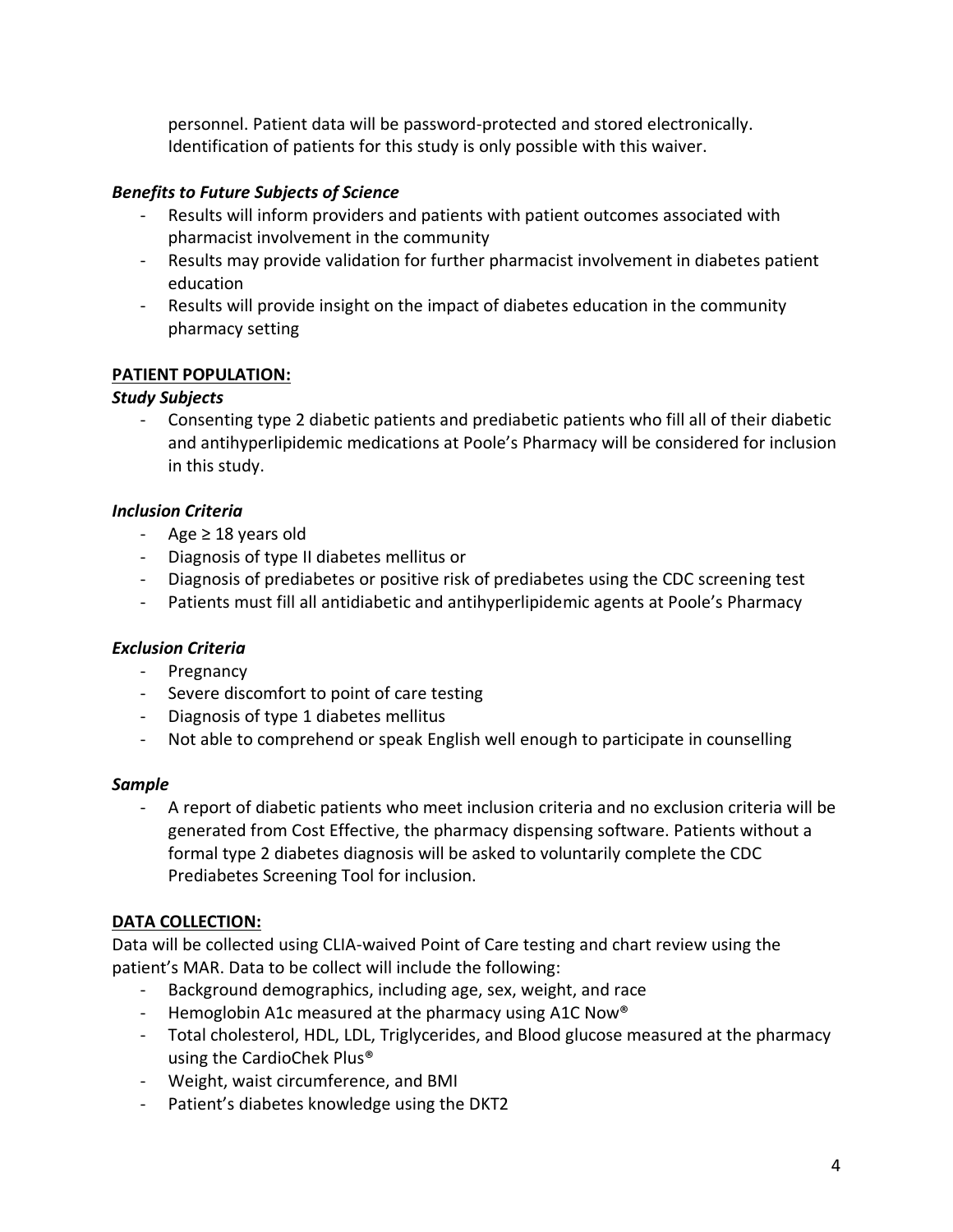- Use of antidiabetic agents on the patient's MAR
- Adherence to antihyperlipidemic agents

#### *Primary Outcomes*

- Change in baseline knowledge assessment and hemoglobin A1c measured at 3 months

#### *Secondary Outcomes*

- Change in baseline knowledge and hemoglobin A1c at 6 months and 9 months
- Change in cholesterol, BMI and waist circumference at 3 months, 6 months, 9 months
- Compare average length of patient counseling in minutes for each intervention
- Number of changes in antidiabetic regimen
- Adherence to antihyperlipidemic agent

### **DATA ANALYSIS:**

- Descriptive and statistical analyses will be used to compare the two groups

### **CONFIDENTIALITY:**

- All information will be compliant with the Health Insurance Portability and Accountability Act (HIPAA). Due to the study design, there is minimal risk to the privacy of patients included in this study. Only data pertinent to the study objectives and outcomes will be collected. Protected health information will only be used to identify patients using the medical record number or financial identification number. To maintain patient confidentiality, patients will be assigned a unique code that will be used on all study documents. Unique codes will be used to de-identify patient information before it is entered into the database for analysis. These codes and all data will be stored electronically, encrypted, password protected, and only accessible to study personnel. All patient identifiers will be removed prior to analysis by a statistician. All data and electronic files will be shredded or deleted three years after publication.

#### **RESULTS:**

- Results of this study are currently in progress. All of our pharmacy staff is now fully vaccinated, and a majority of our patients are as well. Due to this, our pharmacy managers are now comfortable to begin implementing this service. The supplies have been purchased with the grant monies, and the fine details are being planned right now, such as dates the service will be offered and the location. The pharmacy has started screening patients and enrollment into the service is currently underway.

## **ADDENDUM:**

We are scheduled to begin data collection later this month. Poole's pharmacy has been able to assist in providing affordable medical care and medications along with a volunteer physician at a local indigent health clinic. Since COVID-19 restrictions have been relaxed in our area, Poole's Pharmacy is now scheduled on June 22, 2021 for faceto-face visits with the patients to provide the services for which the grant was requested. APhA's Community Pharmacy Foundation Incentive Grant made this